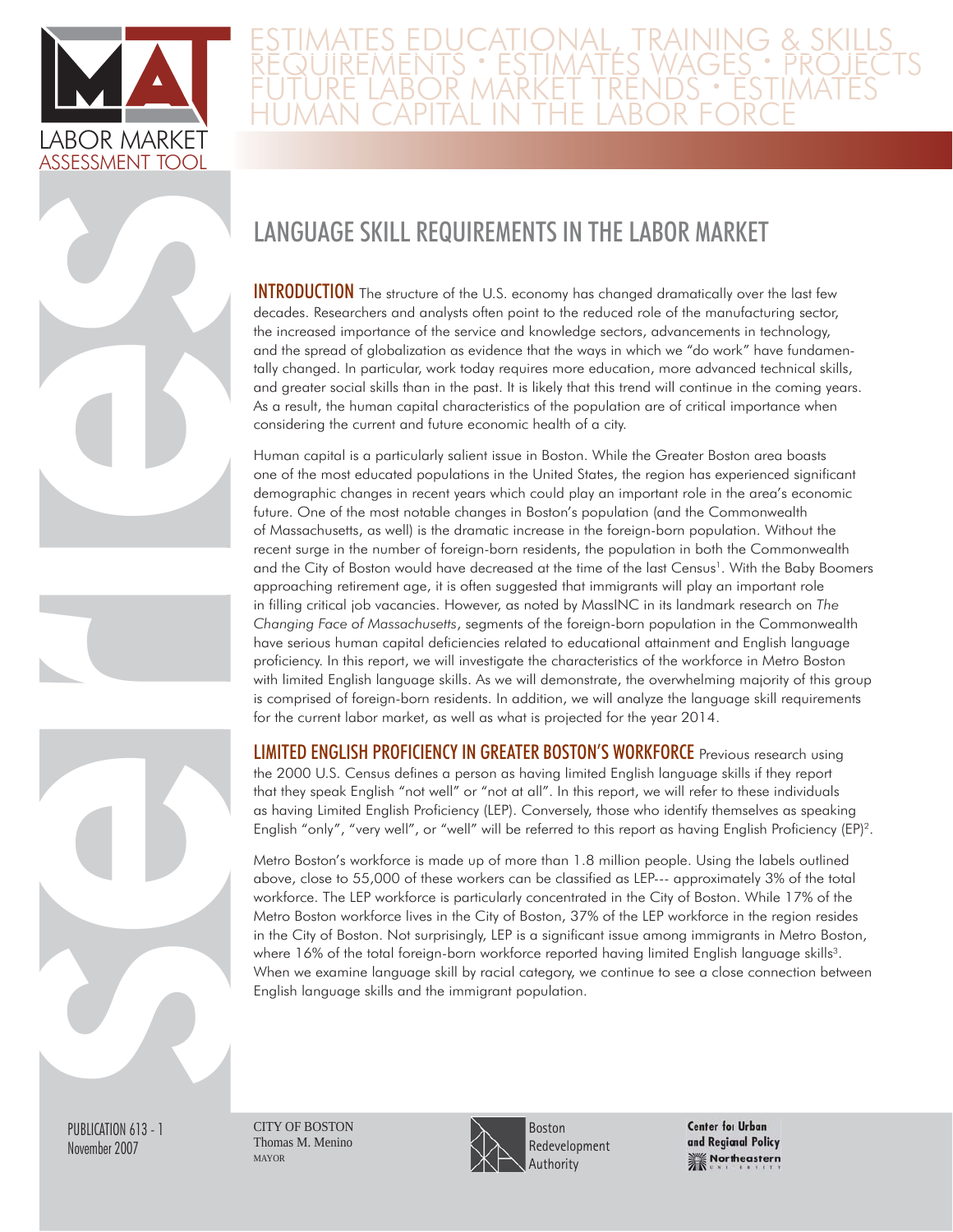

#### Race by Language Proficiency



As the chart above shows, LEP impacts certain racial categories more than others. Specifically, we see a significant proportion of LEP among Hispanic/Latinos (21%), Asian/Pacific Islander (14%), those who identified their racial or ethnic background as "other" (23%)4, and those who identified themselves as having two or more racial backgrounds (10%)<sup>5</sup>. It is commonly known that much of the recent immigration into both the United States and the Greater Boston region has come from Latin American and Asian countries. As a result, it is not surprising to see a significant proportion of individuals classified as LEP in these two racial groups. Additionally, both the "other" and the "two or more races" categories are made up primarily of people not born in the 50 United States (75% and 57%, respectively), making it extremely likely that these individuals hail from places where English is not the primary language. As one might expect, the proportion of LEP is quite small in the white and black/African American racial categories (1% and 3%, respectively).

#### COMPARING THE WORKFORCES WITH LIMITED ENGLISH PROFICIENCY AND ENGLISH PROFICIENCY IN GREATER BOSTON

Next, we examine the demographic characteristics of the Metro Boston workforce characterized as LEP and those labeled EP. In short, striking differences arise between these two populations in terms of racial and ethnic makeup and educational attainment.

### CHART 2



#### Language Proficiency by Race

Overall, the vast majority of the EP workforce is white (84%); whereas the racial and ethnic background of the LEP workforce is much more diverse. Approximately 57% of the Metro Boston workforce with LEP is comprised of Hispanic/Latinos or Asians. Interestingly, there are a large number of whites in the LEP group. Part of this is not surprising, since whites comprise the largest single racial group in the population. That said, only 1% of the white population was LEP. The majority of these are foreign-born<sup>6</sup>, hailing from European countries.

#### CHART 3

#### Language Proficiency by Education



Not surprisingly, the EP workforce has a higher level of education on average than the LEP workforce. Specifically, over half the LEP workforce has earned less than a high school diploma, compared with only 9% of the EP workforce. Conversely, 44% of the EP workforce has earned a Bachelor's Degree or higher, compared to 15% of the LEP workforce. While the proportion of the LEP workforce with a Bachelor's Degree or higher is small, there are still a number of people with college education in the LEP group. These are likely to be individuals who earned their degrees in their home country. These data indicate that there are significant human capital assets among individuals classified as LEP. Improving the English language skills of this group could lead to them qualifying for a range of high skill occupations.

LANGUAGE SKILL REQUIREMENTS In order to estimate language skill requirements for individual occupations we used the Labor Market Assessment Tool (LMAT). LMAT is an innovative computer program using secondary data that provides a great deal of information about the education and skill requirements of individual occupations. Together, these data sources can examine various characteristics within the labor market. The secondary data sources of note for this research are the Occupational Employment Statistics (OES), the Occupational Information Network (O\*NET), and the Bureau of Labor Statistics (BLS) and the Massachusetts Department of Unemployment Assistance (DUA) labor market projections for the year 2014.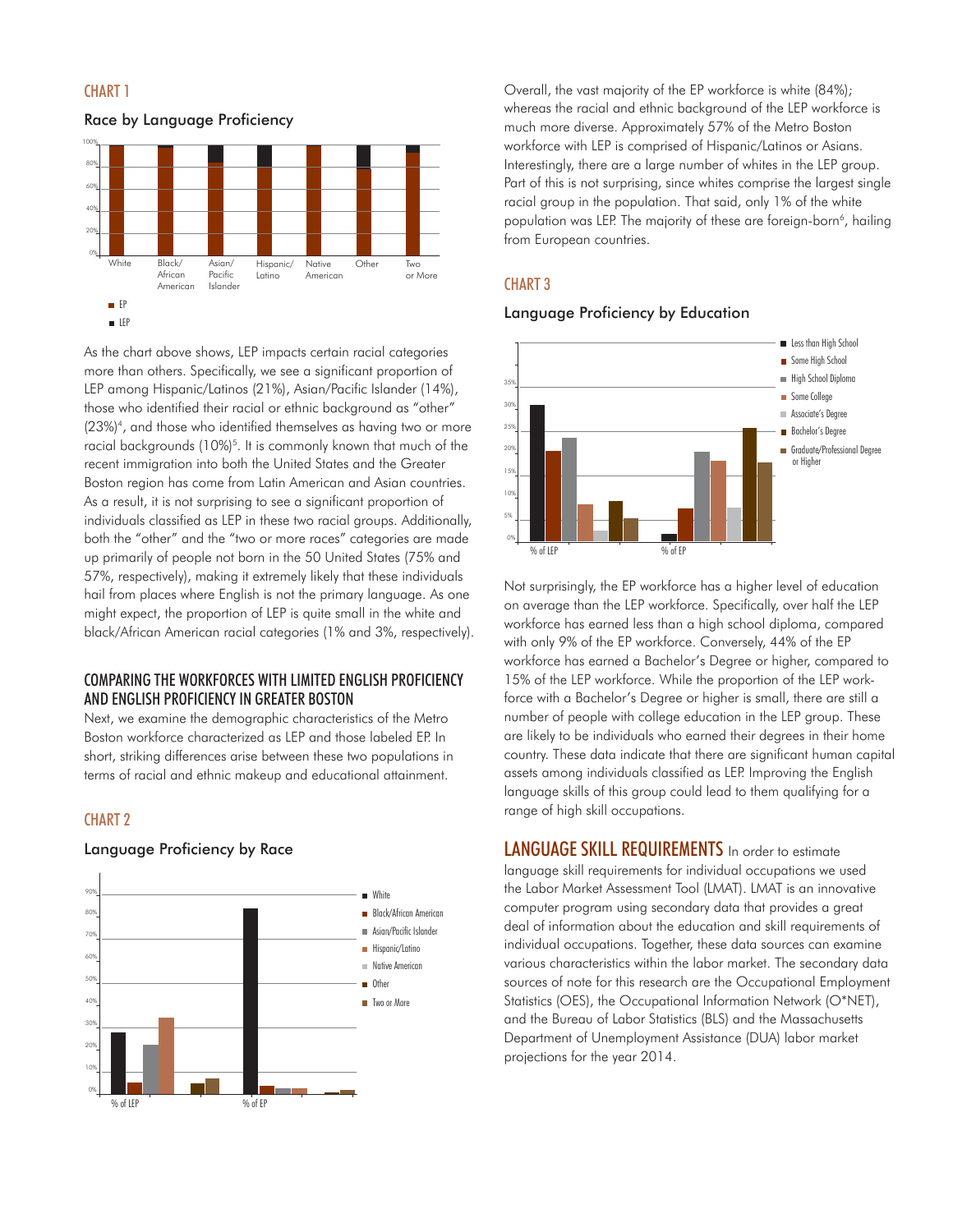OES and O\*NET can provide a great deal of information regarding the requirements for working in specific industries. OES supplies the full set of occupational titles, as well as the employment and wages associated with a given occupation in a selected industry. O\*NET provides information on various detailed characteristics associated with an occupation, including skills and educational requirements<sup>7</sup>. Together these data can be used to plot the distribution of occupations and wages within an industry, as well as the skills needed to work in occupations found within an industry. LMAT also includes the BLS bi-annual employment projections by industry and occupation for the years 2004-20148.

In order to estimate language skill requirements we selected three language-based variables: speaking, writing, and reading comprehension<sup>9</sup>. We aggregated the scores from the three language-based variables into a *language skill scale*. The higher the score on the variable, the more important language proficiency is in performing the job. Next, we split occupations into four categories, or quartiles, of language skill: *Low, Medium-low, Medium-high,* and *High.* The occupations scoring in the lowest 25% of language skill requirements were placed in the *Low* category, occupations scoring between 26% and 50% were placed in the *Medium-low* category, jobs scoring between 51% and 75% were placed in the *Medium-high* category, and jobs scoring in the top 25% were placed in the *High* category.

Using this taxonomy, we examined the proportion of total jobs in the labor market and the average wages in each of the language skill categories. We looked at these data for the labor market in 2004, as well as the projected labor market in 2014.

### CHART 4

#### TOTAL JOBS BY REQUIRED LANGUAGE SKILL- 200410

| Language Skill      | Low               | Med-Low  | Med-High | High     |
|---------------------|-------------------|----------|----------|----------|
|                     |                   |          |          |          |
| Employment          | 24 9 <sup>%</sup> | $30.8\%$ | 79%      | 15.3%    |
|                     |                   |          |          |          |
| <b>Average Wage</b> | \$23,714          | \$30,235 | \$47,611 | \$63,936 |

Overall, the bulk of employment opportunities fall in the middle quartiles of the language skill scale. Approximately 60% of all jobs in the labor market fall in the Medium-low or the Medium-high language skill categories. In short, the vast majority of jobs in the labor market require at least Medium-low language skill. As expected, there is a clear connection between language skill requirements and salary. For example, occupations in the highest language skill category pay over 2 ½ times more than occupations in the lowest language skill category. So, while there are jobs available to people with very limited language skill, there are significant social and economic issues to consider. Jobs that require less language skill pay dramatically less than jobs that require high levels of language skill.

Looking at the Bureau of Labor Statistics (BLS) projections for the year 2014, we see very little difference in language skill requirement from the 2004 results. The proportion of jobs requiring only minimal language skills remains around 24%; the proportion requiring High language skill remains close to 16%.

#### CHART 5

### TOTAL JOBS BY REQUIRED LANGUAGE SKILL - 201411

| Language Skill | Low      | Med-Low  | Med-High | <b>High</b> |
|----------------|----------|----------|----------|-------------|
|                |          |          |          |             |
| Employment     | 24.4%    | 30.6%    | 29.1%    | 15.9%       |
|                |          |          |          |             |
| Average Wage   | \$23,762 | \$30,349 | \$48,195 | \$64,071    |

Again, the vast majority of projected employment would be in occupations with at least Medium-low language skill requirements. The Medium-high and High language skill categories make up only a slightly larger proportion of projected employment in 2014, as compared to 2004.

Next, we used Department of Unemployment Assistance (DUA) data to investigate projected occupational growth between 2004 and 2014 for Metro Boston<sup>12</sup>. We examined projected new jobs for the region, as well as the average salary for new jobs in each of the language skill categories.

### CHART 6

## PROJECTED JOB GROWTH BETWEEN 2004-2014 BY REQUIRED LANGUAGE SKILL FOR METRO BOSTON

| Language Skill      | Low      | Med-Low  | Med-High | High     |
|---------------------|----------|----------|----------|----------|
|                     |          |          |          |          |
| Growth              | 2%       | 5.8%     | 9.5%     | 14.7%    |
|                     |          |          |          |          |
| <b>Average Wage</b> | \$12,765 | \$26,853 | \$58,013 | \$69,826 |

Despite what seems to be similar job distributions in 2004 and 2014 using the BLS projections, the job growth projections using the Commonwealth's data suggest that job growth will be much higher in the Medium-high and High language skill categories than in the Low or Medium-low categories. Moreover, projected new jobs in the Low language skill category are occupations with extremely low salaries. The average wages of new jobs created in the Low language skill category is less than \$13,000---less than half the average salary of new jobs in the Medium-low category, over 4 ½ times less than the average salary of new jobs in the Medium-high category, and almost 5 ½ times less than the average salary of new jobs in the High language skill required category.

As these data indicate, the number of new jobs available in Metro Boston to individuals with low English language skills is limited today and will be even more severely limited by 2014. In addition, new jobs requiring Low language skill tend to be extremely low paying and will continue to be in the future. Again, this suggests that individuals with limited English language skills will have a very difficult time finding employment in occupations that pay an adequate wage.